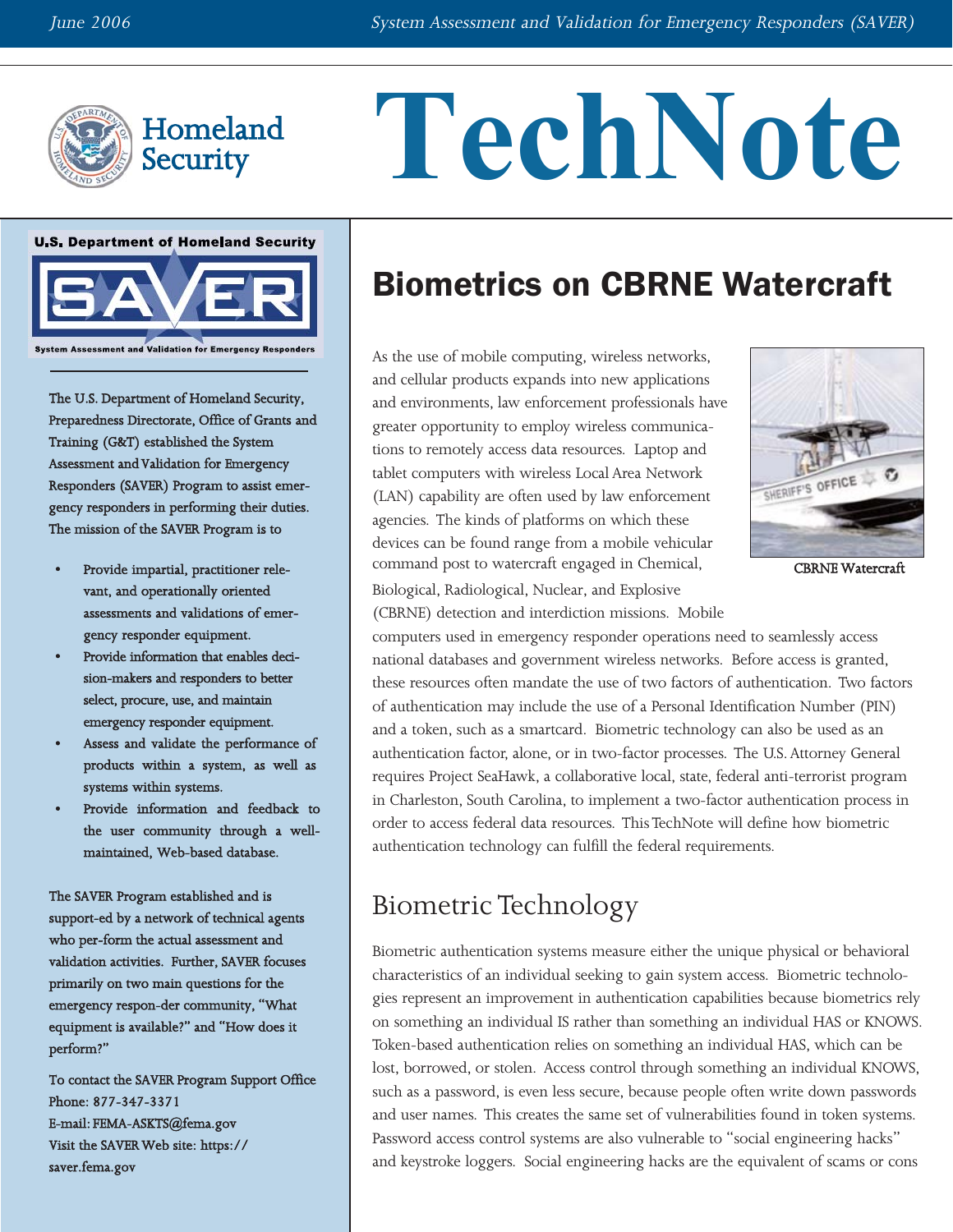aimed at information technology resources. Keystroke loggers record every keystroke a user makes, thus compromising PINs and passwords. Because they rely on unique human characteristics that cannot be passed on, biometric authentication systems eliminate these vulnerabilities.

## Authentication

Authentication is defined as the procedure that determines an individual's identity, using either the identification or verification process. These processes represent the operational modes in any biometric system. Authentication begins when the individual's biometric data is presented to the system and a template is made from this extracted data. The identification process compares an individual's extracted template with many stored templates, in order to establish the identity of the user. The term "one-to-many" or "1:N" is often encountered in identification system literature. The process of identification answers the same question many times: Does this stored template match the individual's template? Verification is the process of matching an individual's extracted template against a single enrolled template in a database to assure user identity. An enrolled template is one that was acquired and registered in the database. The verification process only answers one single question: Does this template match the enrolled biometric template on file for the individual? Systems using the verification process save time by matching the extracted template to only one stored biometric template. Verification systems are also known as "one-to-one" or "1:1" systems. The identification process is useful in protecting certain resources from fraudulent use. The use of the verification process is more widespread because it is more rapid and allows a higher user throughput.

## Biometric Logon Systems

As part of the authentication process, a biometric logon system requires a sensor that recognizes a pattern of unique physiological or behavioral characteristics possessed by an individual. The system compares the input template from the sensor, also called a scanner, with the template enrolled in a previously stored data file or on a token, such as an ID card. The database can be located at the scanner or at a remote security facility. Each of the biometric technologies listed in the next section (Biometric Technology Processes) could be applied to logical access control systems.

## Biometric Technology Processes

While there are many biometric technologies that can be utilized in law enforcement applications, the list narrows very quickly when considering the environmental range within which the biometric must function. CBRNE and security watercraft operate in, perhaps, the harshest environment within the emergency responder community. The watercraft environment includes wide variations in noise level, movement, saltwater spray, and extremes of temperature and humidity. In addition, user acceptance is an important issue for this select group of users. The device chosen must be perceived as a benefit or enhancement rather than a hindrance in an unpredictable tactical environment. It should be operable using one hand, with no peripherals or tokens, while the operator is engaged in other activities. The characteristics of some of the biometric technology processes that could be used in the CBRNE watercraft environment are briefly discussed below.

Facial recognition systems use one or more photographic images to recognize a person by measuring points on a face. Facial recognition technology is hands-free, but requires controlled environmental conditions using a firmly mounted camera to



operate properly. This means that the camera location could impact computer mobility. Also, operation with the camera facing the sun, or in heavy spray or foggy condi-tions, can cause inconsistent performance.

Retina scan and iris recognition systems

require a mounted digital camera and controlled environmental conditions. In retina scanning, a visible light illuminates

the retina (the back of the eye) from a close range. Retina

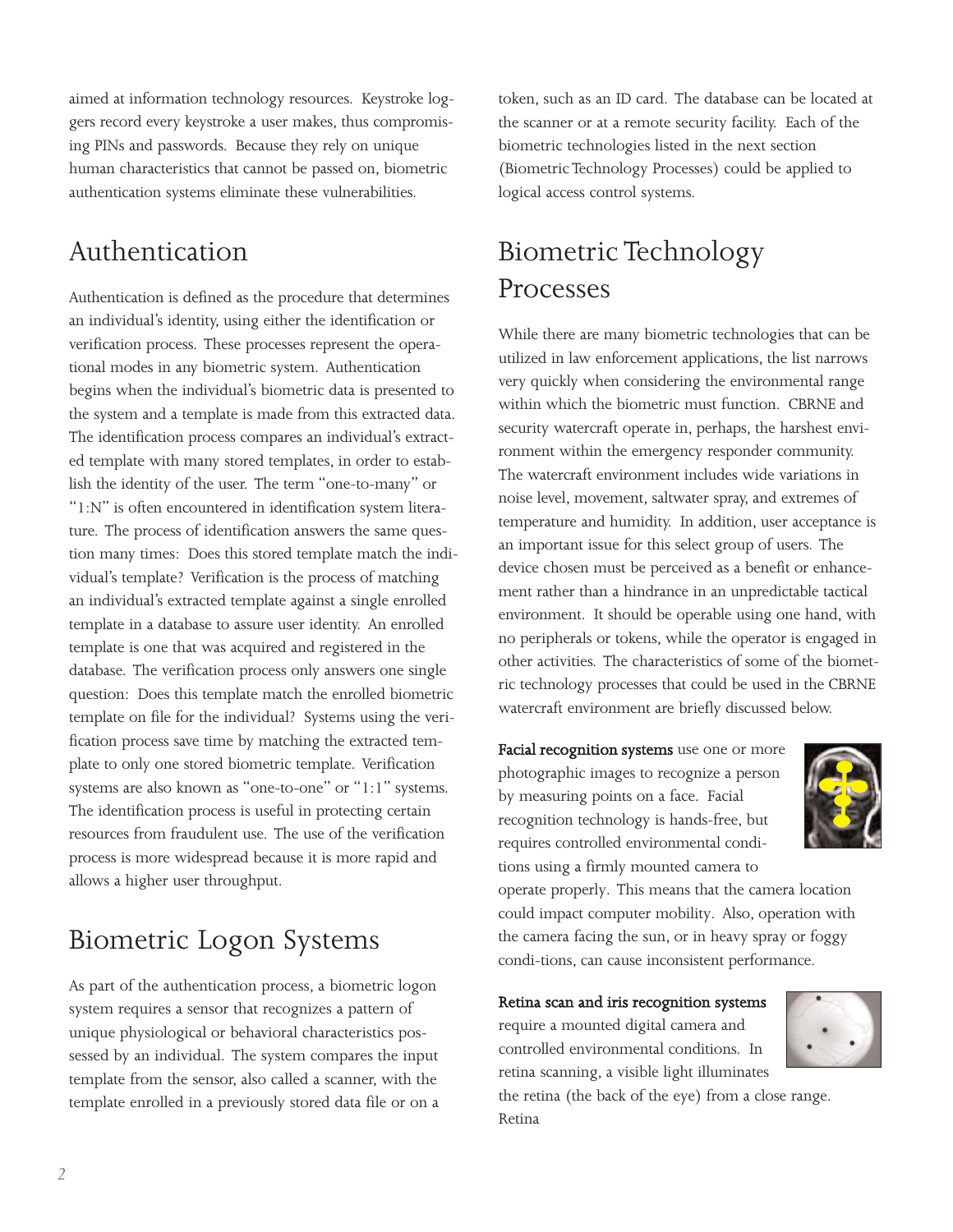scanning is perceived as intrusive because it can reveal information about medical conditions. Iris recognition employs a digital image of the iris (the colored part of the eye) taken from a distance of 3 to 18 inches and is considered very accurate.

#### Voice recognition systems use the unique characteristics

of human voice patterns to verify an identity and employ either a microphone or telephone to operate. As a person speaks, the vocal tract changes



shape and those differing shapes contribute to the uniqueness of the voiceprint. Some systems measure the rhythm, tone, and pitch used by an individual to repeat one or more specific pass phrases. Variable ambient noise levels and voice changes under stress can affect reliable logon performance.

#### Vein, hand, and finger geometry systems rely

scanner to capture the biometric sample. The scanner utilizes an infrared camera to focus on the face, wrist, or back of the hand to detect the unique pattern of veins located directly under the skin. Vein geome-



try is not intrusive and is extremely accurate, but requires a large scanner. Hand and finger geometry systems compare the shape of a user's hand or finger to a template stored in the database. Hand and finger geometry systems are not used for identification; however, they are most useful in verification.

#### Signature and keystroke

dynamics require reproducible behavioral characteristics such

as timing, shape, speed, stroke, or pressure in order to authenticate an identity. User acceptance is high with these systems and the equipment is not cumbersome. Providing a reproducible signature or keystroke, however, requires a stable environment. This biometric, therefore, is better suited to a bank lobby, point-of-sale, or clerical office environment.

Fingerprint biometric equipment is small, portable, and can be used for both identifi-cation and verification. Fingerprint fea-



L. Millet

tures, called minutiae, are extracted by the fingerprint scanner. A complex algorithm is then used to extract a template for comparison to an enrolled template in the database. While performance can be affected by damaged, dry, or dirty skin on optical or capacitance fingerprint systems, new ultrasound technology in the biometric fingerprint industry can read most fingerprints regardless of these conditions.

All of the biometric technologies have advantages and disadvantages, but because highly accurate, rapid authentication is required under harsh environmental conditions, the fingerprint biometric may be the best candidate technology for use on mobile law enforcement computers. The scanner is small, easily wiped clean, and requires no other peripherals if a Personal Computer Memory Card International Association (PCMCIA) card is used, or an embedded fingerprint scanner is installed on the keyboard of the computer. The fingerprint biometric verification sequence is shown in Figure 1.



Figure 1 - Fingerprint Biometric Verification Sequence using PCMCIA Card

## Biometric Performance Metrics

Vendors usually make claims regarding the performance of their sensors and equipment. These claims are based on performance metrics. Often, these metrics provide the sole source of objective information about the hardware under consideration. It is important to realize that